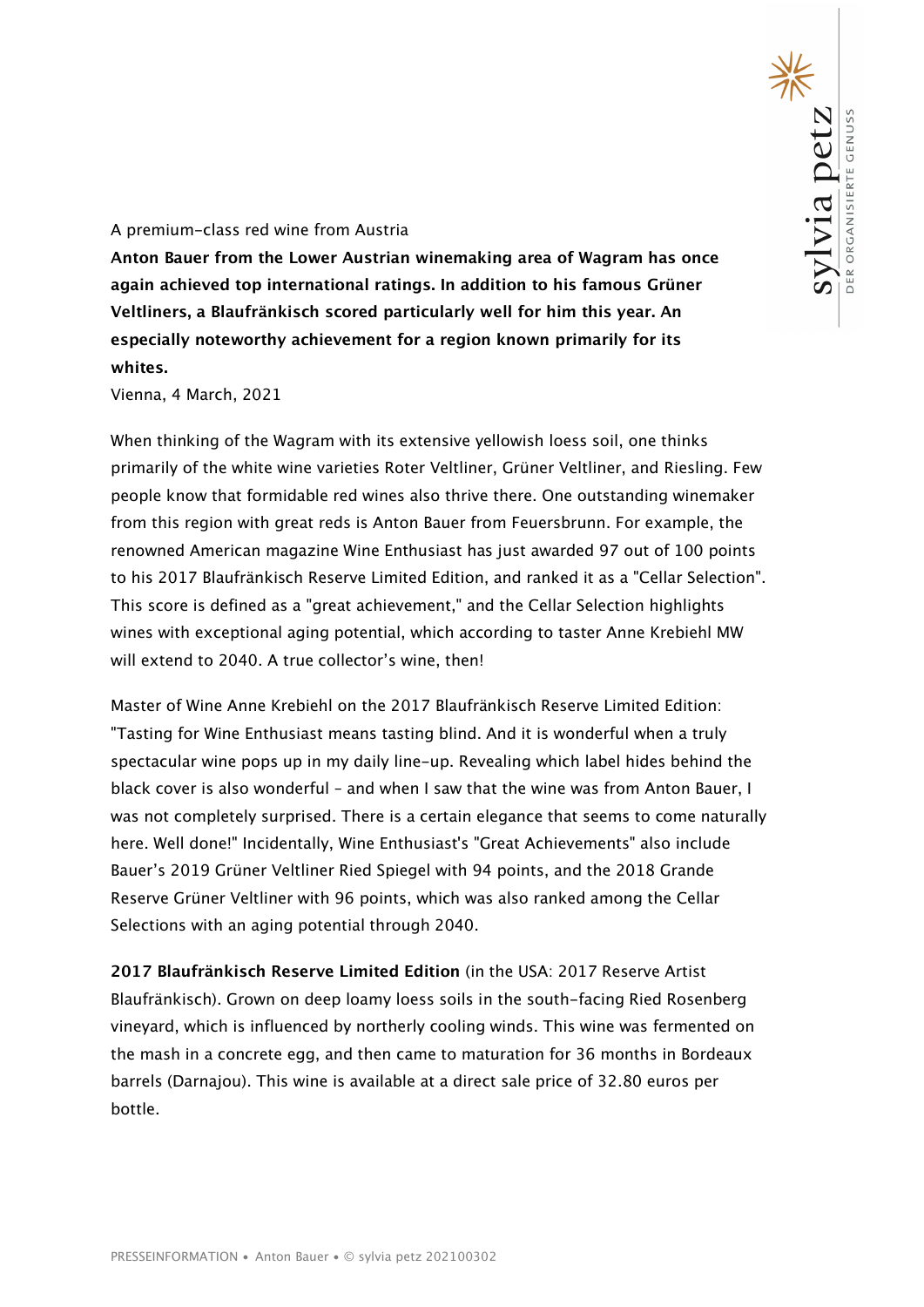**Wine Enthusiast.** Founded in 1988, Wine Enthusiast Magazine is the world's largest wine publication, with a regular print run of 250,000 copies. With its online portals, newsletters, and printed magazine, it reaches around 2.3 million wine lovers around the world. Master of Wine Anne Krebiehl tasted for Austria until the end of 2020.

**The Anton Bauer Winery.** In 1992, this internationally renowned winemaker took over his parents' winery in the Wagram with just 3.2 hectares of vineyards. Today, this quality fanatic manages around 30 hectares of Feuersbrunn vineyards. His most important single-site vineyards are called Rosenberg, Spiegel, Kirchthal, and Gmirk. Anton Bauer's most famous white wine is his Grüner Veltliner Grande Reserve, but he has also made an international name for himself with his Pinot Noirs and Blaufränkisches. In 2017, Anton Bauer was named Falstaff Magazine's Austrian Winemaker of the Year. In addition to his penchant for Burgundian styles, he's also enthusiastic about the maturation of Riesling and Pinot Blanc in concrete eggs.

**The Wagram.** A 40km long and up to 30m high elevation between Krems and Tulln about 100km northwest of Vienna, which consists of gravel deposits, seashell remains and fossils from the Urdonau (the archaic Danube River complex), thousands of years old. The storms of the Ice Age deposited loess on the southern slopes of these gravel mountains at the edge of the Wagram, which gives the landscape its character and fertility to this day. Loess is a homogeneous, unstratified pale yellowish-gray sediment consisting mainly of silt (unconsolidated clastic sediments and fine soils of various origins) but granite formations are also occasionally found on the Wagram. In terms of soil and climate, the Wagram is a very homogeneous winemaking region with around 2,800 hectares of vineyards, that has enjoyed the status of a designated winemaking area in its own right since 2007.

**Printable photos** in the attachment, please note the © photo credits in the captions. Printing is free of charge with attribution. Thank you for your reporting, and if applicable for a file copy.